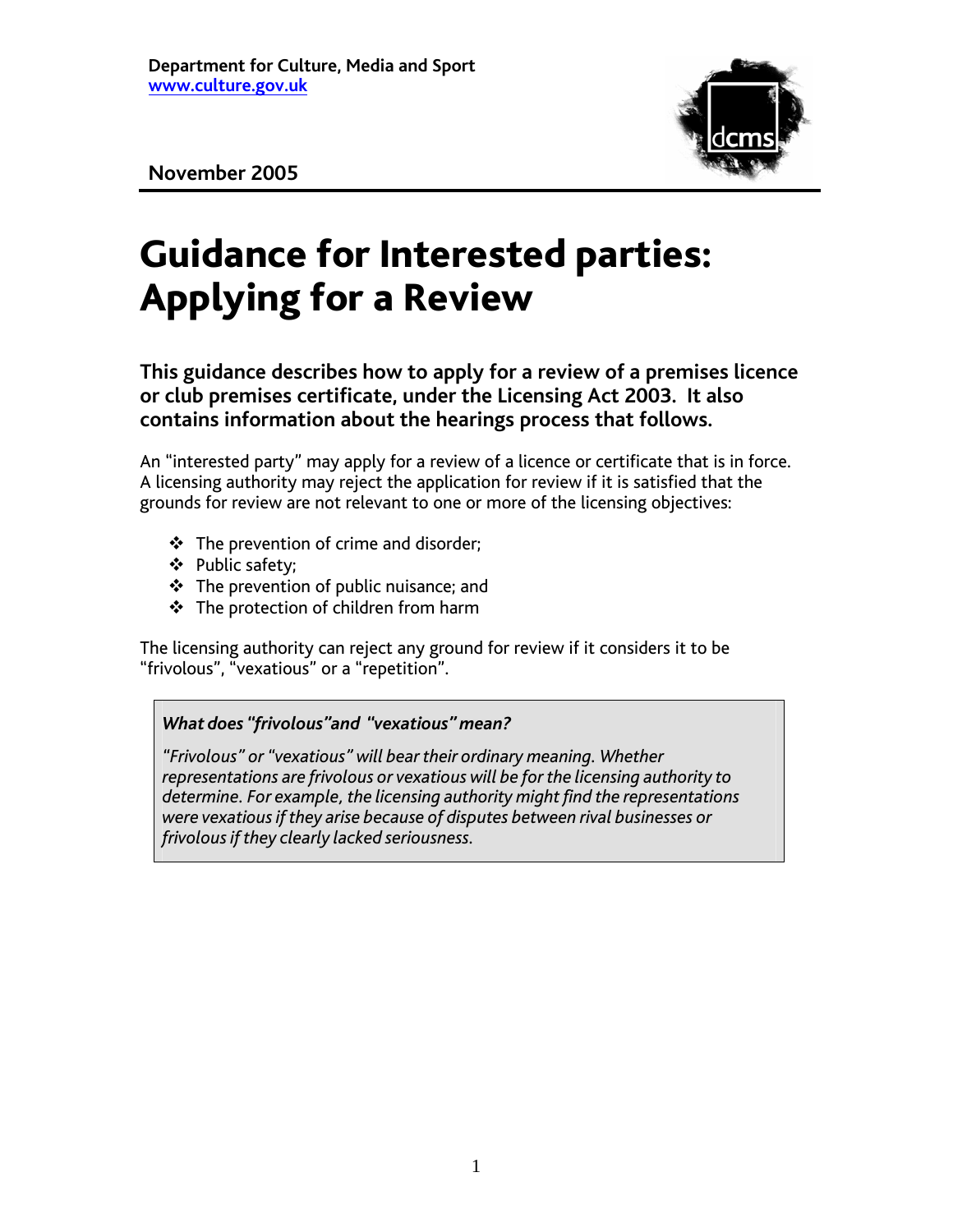# *What does "repetitious" mean?*

*A "repetitious" representation is one that is identical or substantially similar to:* 

- *A ground for review in an earlier application, which has already been determined (the licensing authority's "register of licences" will include all applications for reviews made to them in the past)*
- *Representations considered by the licensing authority when the premises licence was first granted*
- *Representations made when the application for the premises licence was first made and were excluded because of the prior issue of a provisional statement*
- *In addition to the above grounds, a reasonable interval has not elapsed since any earlier review or the grant of the licence*

*The review process is not intended to be used simply as a second bite of the cherry following the failure of representations to persuade the licensing authority on earlier occasions. It is for licensing authorities themselves to judge what should be regarded as a "reasonable interval" in these circumstances. However, the Secretary of State (in her Guidance to Licensing Authorities) suggests that more than one review from an interested party should not be permitted within a period of twelve months on similar grounds, save in compelling circumstances (e.g. where new problems have arisen) or where it arises following a closure order.* 

Interested parties cannot apply for a review anonymously, even if somebody else (e.g. a local MP or councillor) is applying for a review on their behalf. This is because, for example, the licensing authority needs to be satisfied that the person who wants the review lives in the vicinity of the premises, and is not being vexatious. Similarly, it is important that the licence holder is also able to respond to an application for a review, for example, if they believe the applicant does not live in the vicinity. If interested parties are concerned about possible intimidation, they could consider asking the police, or another appropriate responsible authority to apply for a review on their behalf.

Before applying for a review, interested parties may want to consider whether their concern(s) could be effectively dealt with outside of the formal review process. This could involve, for example:

- $\div$  Talking to the licence or certificate holder to determine whether there are any steps they may be willing to take to rectify the situation
- Asking the licensing department at your council to talk to the licensee on your behalf
- Ask your local MP or Councillor to speak to the licence or certificate holder on your behalf
- Talking to the relevant "responsible authority" (e.g. environmental health in relation to noise nuisance, or the police in relation to crime and disorder) to determine whether there is other legislation that could help resolve the issue

# **Things you may want to consider when seeking a review:**

 $\cdot$  It may be helpful to get the backing of other people living, or businesses operating in the vicinity of the premises, or other "responsible authorities".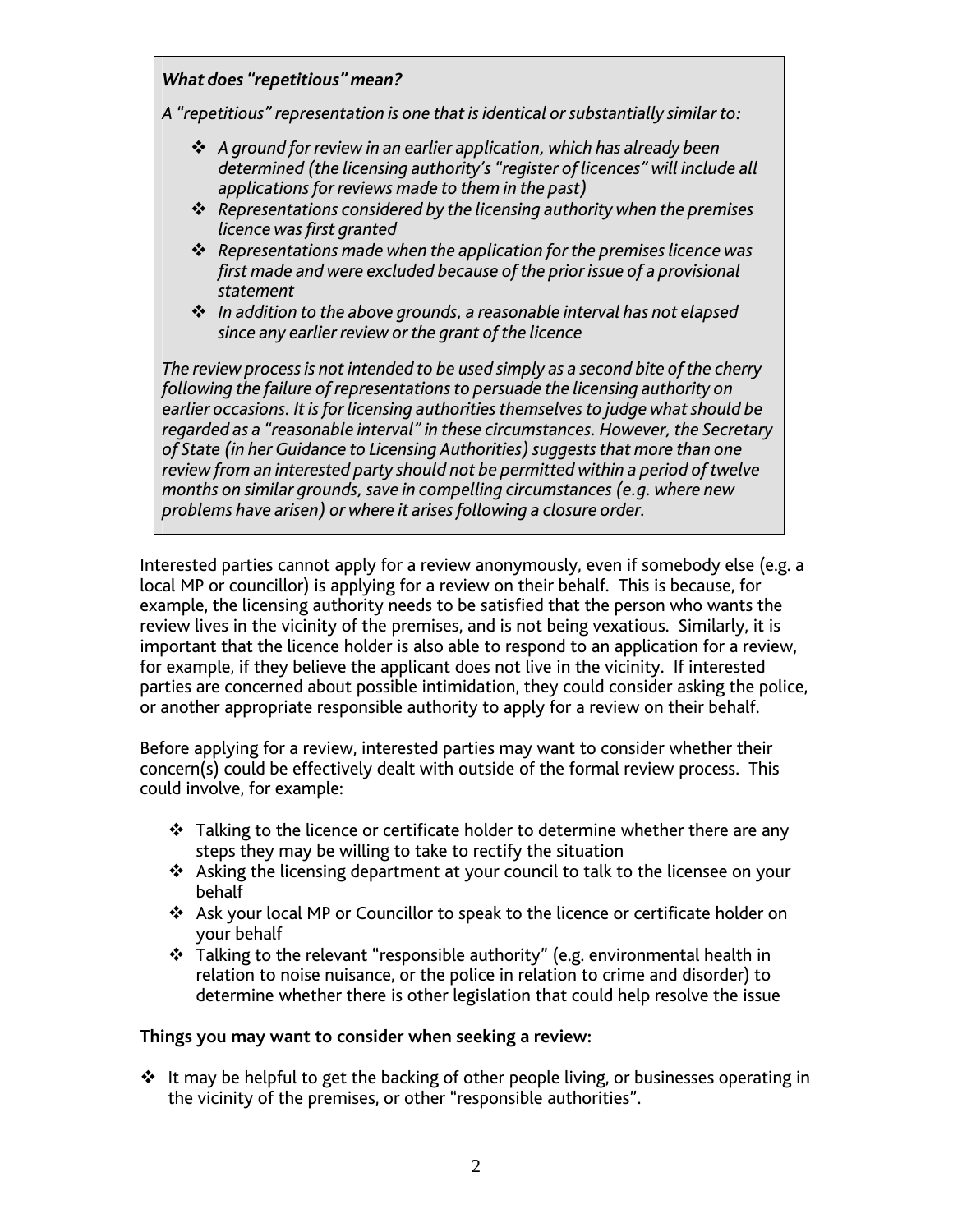- Look at your licensing authority's official records about the premises, kept in their 'licensing register'. This will show you if other people have made representations, or asked for a review of a premises in the past
- $\div$  If you are thinking of raising a petition, it is important to ensure that the licensing authority can determine whether all the signatories are within the 'vicinity' of the premises. So, including their addresses and indicating clearly what grounds they are all asking for a review would be helpful. It would also help if a spokesperson could volunteer to receive details about the hearings etc. from the licensing authority and may be willing to speak on behalf of the petitioners at the hearing.
- ❖ If you want to ask another person such as an MP or local Councillor to represent you at the review, it is advisable to make such a request in writing so that the individual can demonstrate he or she was asked. It will be a matter for the MP or Councillor to decide whether they should agree to your request. They are not obliged to do so, however, most elected representatives are happy to help residents with this sort of issue, and there is no requirement for them to live in the vicinity of the premises in question for them to be able to make representations on behalf of residents that do. It should be noted that Councillors who are part of the licensing committee hearing the application will not be able to discuss the application with you outside the formal hearing, so it is suggested that you do not approach them to try to.
- For individual incidents, try to get as much information as possible about any official response (e.g. – police being called out)
- $\cdot$  You may also be able to back up your application with data such as crime statistics. However, it should be noted that conditions attached to licences cannot seek to manage the behaviour of customers once they are beyond the direct management of the licence holder and his staff or agents, but can directly impact on the behaviour of those under the licensee's direction when on his premises or in the immediate vicinity of the premises as they seek to enter or leave.
- $\cdot \cdot$  If there is general noise nuisance on streets because of licensed premises, you will probably need to show how it relates to the specific premises.
- $\div$  It is important to be able to back up your claims. You could do this by keeping a diary over a period of time, for example. Sound or video recordings may also be helpful. It may also be a while before any hearing, so it is good to keep a clear record.
- Residents or businesses applying for a review following a particular incident should be cautious, as a licensee may argue that this was a one off problem that can be rectified without a review.
- Have a good idea how you'd like the situation to be resolved.

## **Applying for a Review**

An application for the review of a premises licence or club premises certificate must be given in writing and be in the prescribed application form, which is available to print or download from the DCMS website: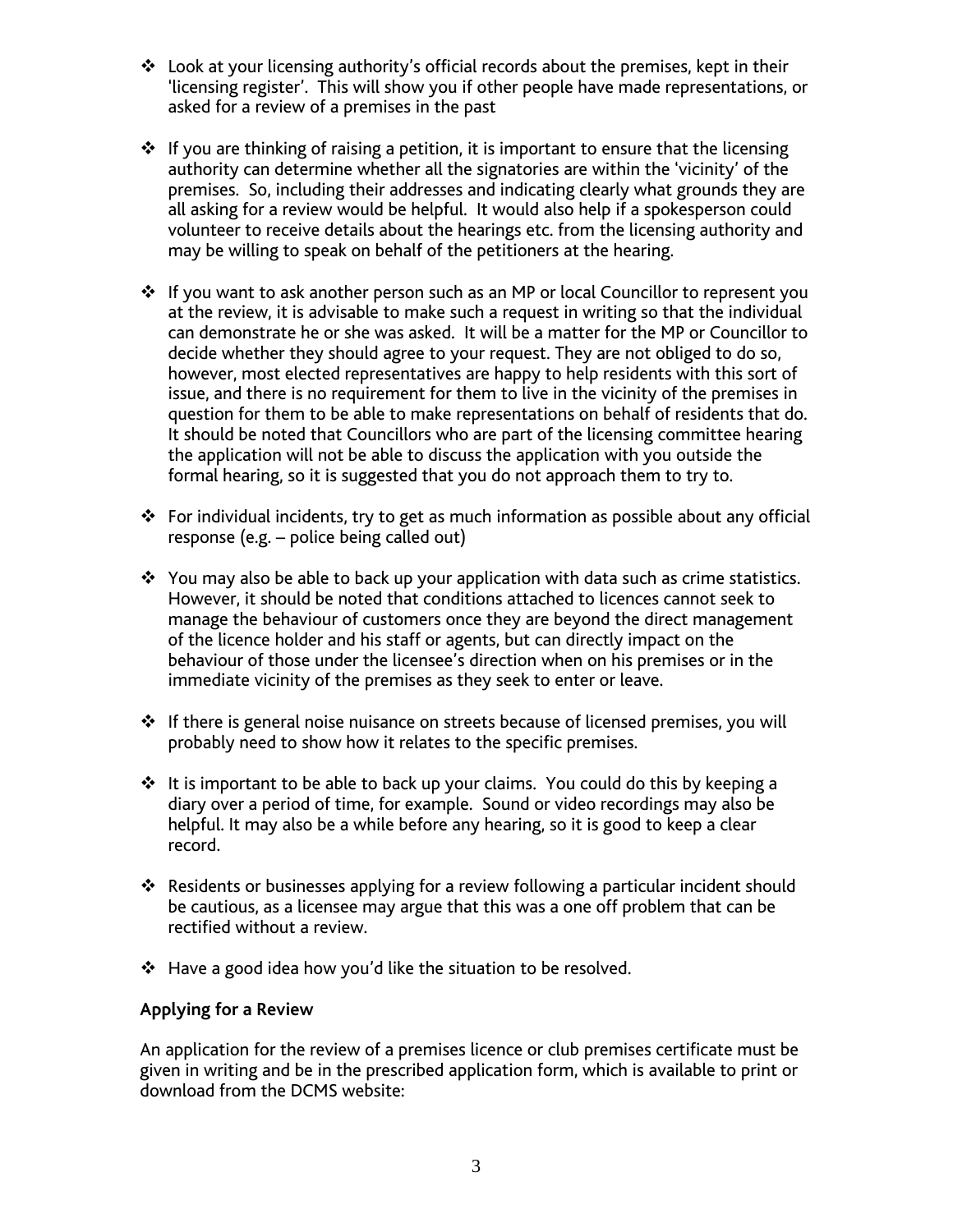The form will also be available on request from your licensing authority, and may be made available on your local authority's website. Licensing authorities may make provision for applications for reviews to be made electronically.

# **Filling in the form**

In the opening statement you should give the name of the person applying for the review – e.g. 'John Smith'. You should also indicate whether you are applying for the review of a "premises licence" or "club premises certificate" by deleting, as applicable.

# **PART 1 – Premises or club premises details**

This section asks for the address and some other details of the premises concerned in the review. If the premises has no postal address you should describe the location of the premises or give the ordnance survey map reference.

You are also asked to give the name and number of the premises licence holder or club. This information should be available on the "Summary" of the licence or certificate, which will be displayed at the premises, concerned in the review, or may be available on request from the licensing department at your local authority.

# **PART 2 – Applicant details**

This section asks you to indicate in what capacity you are applying for a review. As an "interested party" you must be able to tick at least one of the boxes under (1), then complete section  $(A)$  – Details of individual applicant, and if applicable, section  $(B)$  – Details of other applicant (e.g. – another resident).

An application for a review of a licence or certificate must be about the effect the licence is having on at least one of the four licensing objectives (see above). You should indicate which licensing objective(s) the application relates to.

You should state the ground(s) for review, and provide as much information as possible to support the application. You may use extra sheets of paper if necessary. Details may include, for example, dates that problems occurred and how the problem affected you.

You should state whether you have made an application for a review relating to this premises before, and give the further details of any representations you have made previously relating to this premises. This information will be used to determine whether the application for a review is "repetitious" (see above).

# **Checklist and declaration**

The person or body requesting the review must notify the holder of the premises licence or club premises certificate and each "responsible authority" of their request, by sending them a copy of the application, together with any accompanying documents, on the same day as the application is given to the licensing authority. Responsible authorities can then, if they wish, join or back up your application for review, or use the opportunity to make their own application for a review on different grounds. The licensing authority also has to advertise the review to enable other "interested parties" to join it.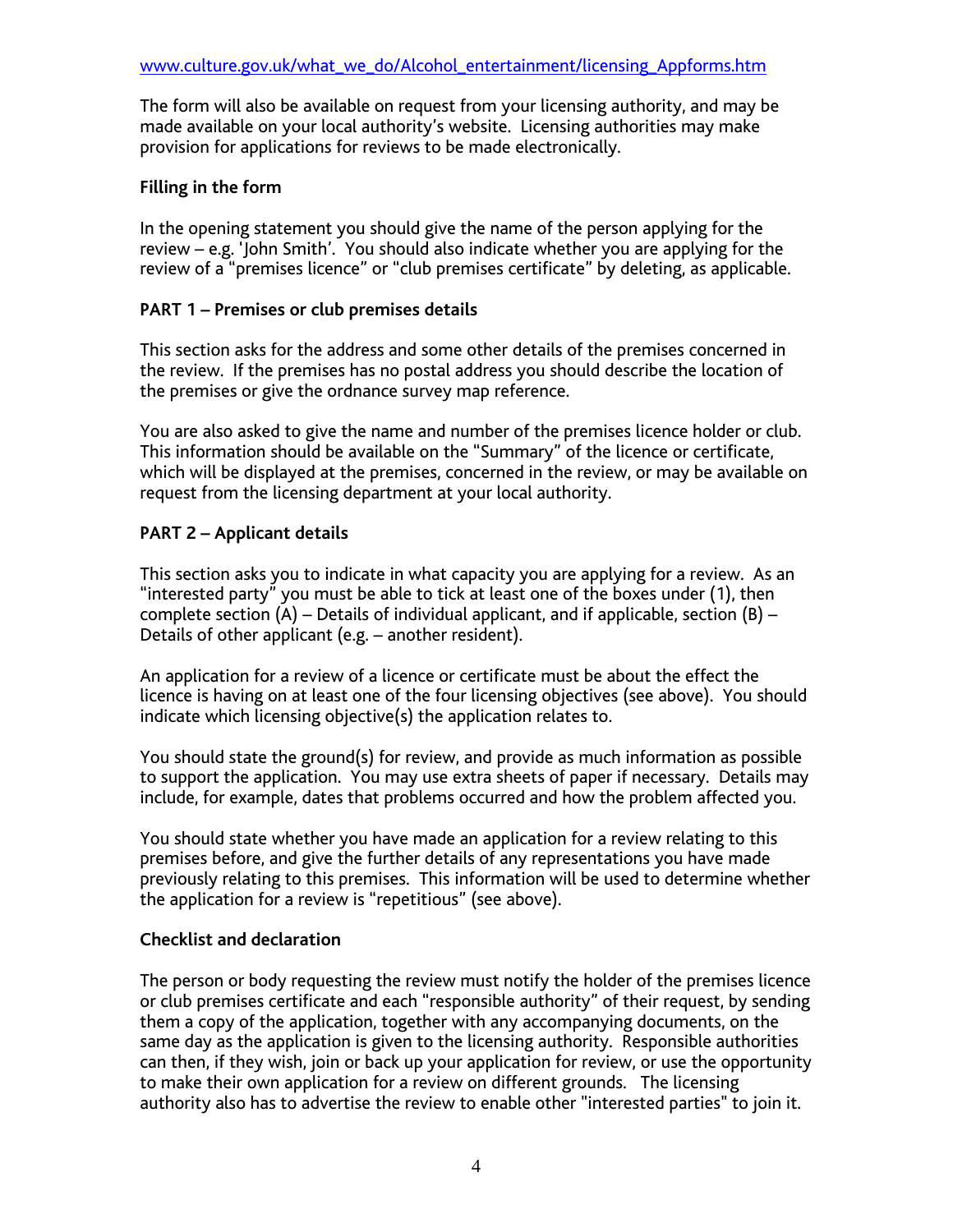Responsible authorities include the following, for the area in which the premises are situated:

- The chief officer of police
- The fire authority
- $\div$  The health and safety authority
- The local planning authority
- **❖** The environmental health authority
- \* The body recognised as being responsible for protection of children from harm
- ❖ Inspectors of Weights and Measures (trading standards officers)
- And In respect of vessels only i) The Environment Agency; ii) The British Waterways Board; iii) The Maritime and Coastguard Agency and if different from these, iv) the relevant navigation authority / authorities for the place(s) where the vessel is usually moored or berthed or any waters where it is proposed to be navigated at a time when it is used for licensable activities.

If you want to check who the responsible authorities are in your area, you should contact your licensing authority. Many will provide this information on their Council websites. By ticking this list you are making a declaration that you have carried out the listed actions.

## **Signatures**

The application form must be signed. An applicant's agent (for example a solicitor) may sign the form on their behalf, provided they have authority to do so. Where there is more than one applicant, both applicants, or their respective agents, must sign the form.

## **What happens after a request for a review has been made?**

The licensing authority must advertise requests for a review of a licence or certificate. They will do this by displaying a notice at the premises that is subject to review, and at the licensing authority offices, for 28 consecutive days starting the day after the day on which the application is given to them. The licensing authority may also advertise the review on their website. Other interested parties and responsible authorities then have this period of 28 consecutive days starting the day after the day on which the application was given to make representations about the review.

If the request for a review is not rejected then the licensing authority must hold a hearing at the licensing authority to consider the application, unless all parties agree that this is unnecessary. For example, the licensing authority may offer to try to resolve matters via a negotiated agreement outside a formal hearing. You will need to decide if this is appropriate for you but you can, of course, insist upon the hearing.

The licensing authority will write to you with the date and time of the hearing and will inform you of the procedure to be followed at the hearing.

As the person or body requesting the review, you are required to give notice to the licensing authority at least 5 working days before the start of the hearing, stating:

- Whether you will attend the hearing in person
- Whether you will be represented by someone else (e.g. councillor / MP / lawyer)